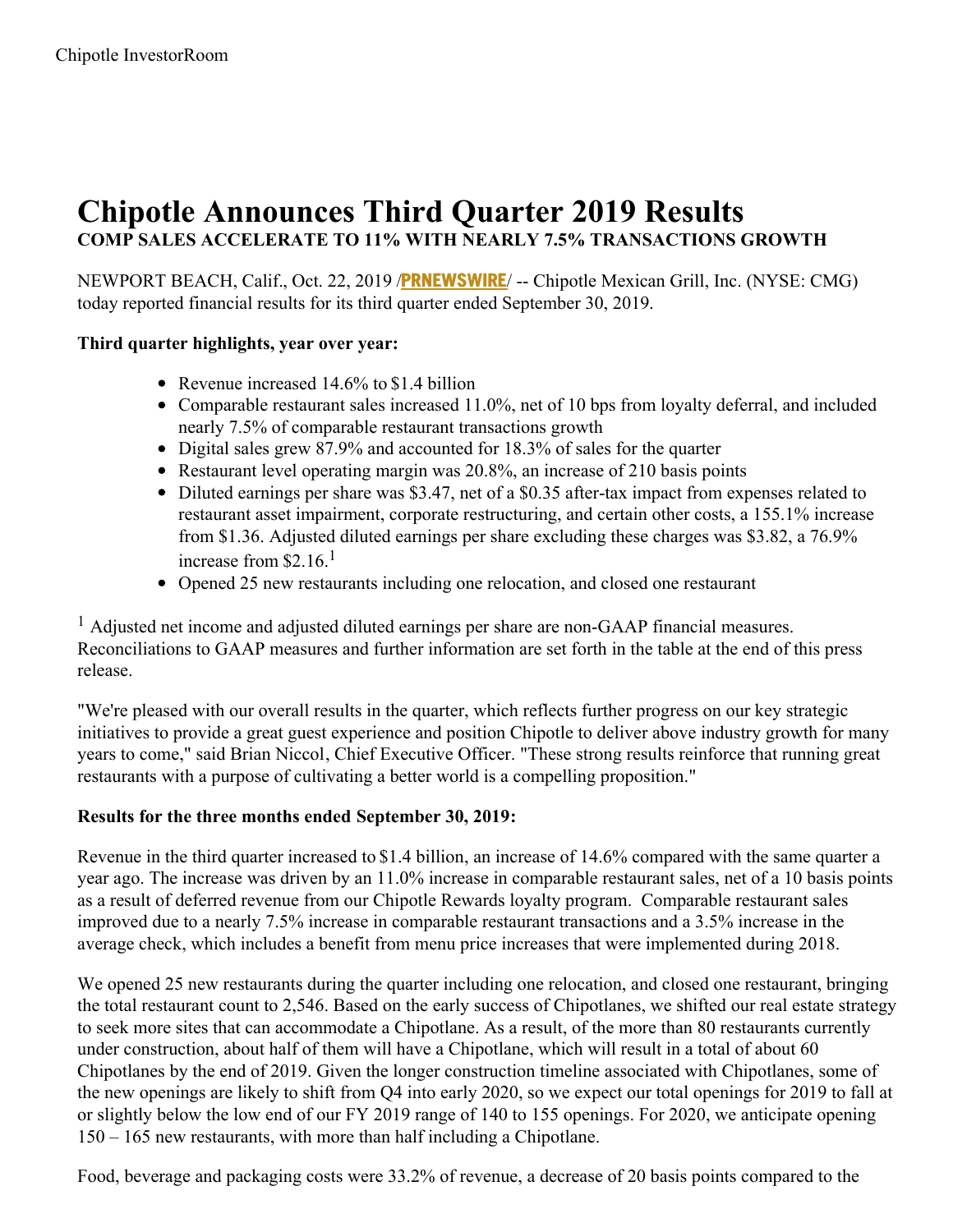third quarter of 2018. The decrease was primarily due to menu price increases nationwide at the end of 2018, partially offset by higher costs of several ingredients.

Restaurant level operating margin was 20.8%, an increase from 18.7% in the third quarter of 2018. The improvement was driven primarily by leverage from the comparable restaurant sales increase, partially offset by wage inflation at the crew level, higher costs of several ingredients, and increased delivery expenses.

General and administrative expenses for the quarter were \$115.1 million on a GAAP basis, or \$104.8 million on a non-GAAP basis, excluding \$7.6 million for settlements of several distinct legal matters and \$2.7 million related to transformation expenses. GAAP and non-GAAP general and administrative expenses for the third quarter of 2019 also include underlying general and administrative expenses totaling \$72.0 million, \$25.1 million related to non-cash stock compensation, \$4.8 million related to higher bonus accruals from our strong operating performance and payroll taxes on stock option exercises, and \$2.9 million related to other expenses, including our upcoming All Manager Conference.

The effective income tax rate for the three months ended September 30, 2019, was 17.9%, a decrease from 36.8% for the three months ended September 30, 2018, primarily due to excess tax benefits for stock-based compensation, a reduction in non-deductible employee meals, changes in tax position due to legislative guidance, and a non-recurring prior year tax expense attributable to tax reform in the comparable period.

Net income was \$98.6 million, or \$3.47 per diluted share, an increase from \$38.2 million, or \$1.36 per diluted share, in the third quarter of 2018. Excluding the impact of restaurant closure costs, corporate restructuring, agreements to settle several legal matters, and certain other costs, adjusted net income was \$108.3 million and adjusted diluted earnings per share was \$3.82.

## **Outlook**

For 2019, management is anticipating the following:

- Being at the top end of our prior high single digit comparable restaurant sales growth guidance
- Being at or slightly below our prior guidance of 140 to 155 new restaurant openings
- An estimated underlying effective Q4 tax rate in the range of 26% to 29%, before the impact of any stock option exercises

For 2020, management is anticipating the following:

• 150 to 165 new restaurant openings

## **Definitions**

The following definitions apply to these terms as used throughout this release:

- **Comparable restaurant sales, or sales comps, and comparable restaurant transactions,** represent the change in period-over-period sales or transactions for restaurants in operation for at least 13 full calendar months.
- **Average restaurant sales** refers to the average trailing 12-month sales for restaurants in operation for at least 12 full calendar months.
- **Restaurant level operating margin** represents total revenue less direct restaurant operating costs, expressed as a percent of total revenue.

## **Conference Call Details**

Chipotle will host a conference call to discuss third quarter 2019 financial results on Tuesday, October 22, 2019, at 4:30 PM Eastern time.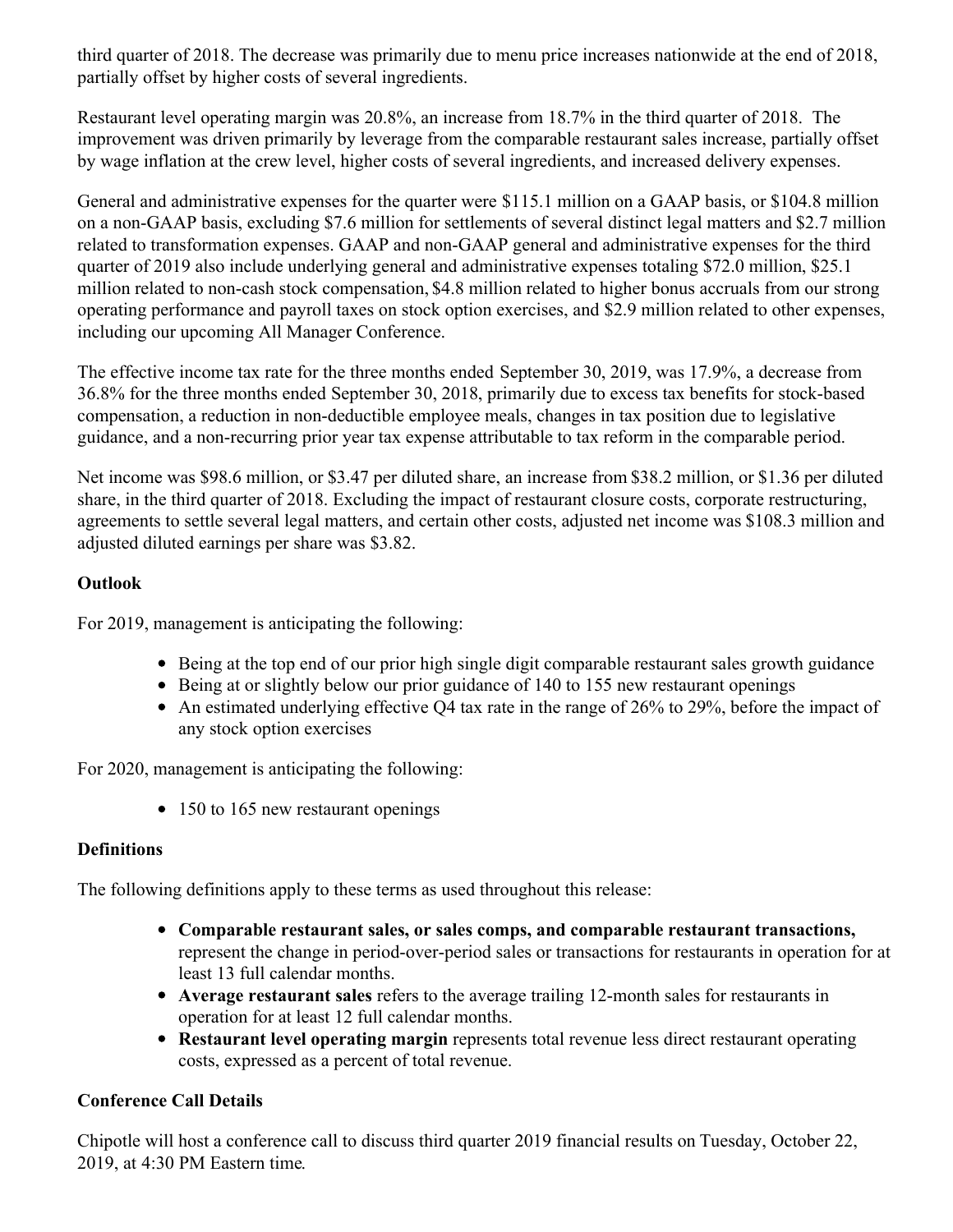The conference call can be accessed live over the phone by dialing 1-888-317-6003 or for international callers by dialing 1-412-317-6061 and use code: 8409689. The call will be webcast live from the company's website on the investor relations page at ir.chipotle.com/events. An archived webcast will be available approximately one hour after the end of the call.

## **About Chipotle**

Chipotle Mexican Grill, Inc. (NYSE: CMG) is cultivating a better world by serving responsibly sourced, classically-cooked, real food with wholesome ingredients without artificial colors, flavors or preservatives. Chipotle had approximately 2,500 restaurants as of September 30, 2019, in the United States, Canada, the United Kingdom, France and Germany and is the only restaurant company of its size that owns and operates all its restaurants. With more than 80,000 employees passionate about providing a great guest experience, Chipotle is a longtime leader and innovator in the food industry. Chipotle is committed to making its food more accessible to everyone while continuing to be a brand with a demonstrated purpose as it leads the way in digital, technology and sustainable business practices. Steve Ells, founder and executive chairman, first opened Chipotle with a single restaurant in Denver, Colorado in 1993. For more information or to place an order online, visit **[WWW.CHIPOTLE.COM](https://c212.net/c/link/?t=0&l=en&o=2618817-1&h=705113569&u=https%3A%2F%2Fc212.net%2Fc%2Flink%2F%3Ft%3D0%26l%3Den%26o%3D2358795-1%26h%3D1621835086%26u%3Dhttps%253A%252F%252Fc212.net%252Fc%252Flink%252F%253Ft%253D0%2526l%253Den%2526o%253D2335494-1%2526h%253D854222371%2526u%253Dhttp%25253A%25252F%25252Fwww.chipotle.com%25252F%2526a%253DWWW.CHIPOTLE.COM%26a%3DWWW.CHIPOTLE.COM&a=WWW.CHIPOTLE.COM)**.

#### **Forward-Looking Statements**

*Certain statements in this press release, including statements under the heading "Outlook" about our expected* comparable restaurant sales, effective tax rate and estimated number of new restaurant openings in 2019 and *2020, are forward-looking statements as defined in the Private Securities Litigation Reform Act of 1995. We use words such as "anticipate", "believe", "could", "should", "estimate", "expect", "intend", "project", "target", and similar terms and phrases, including references to assumptions, to identify forward-looking statements.* The forward-looking statements in this press release are based on information available to us as of the date *any such statements are made and we assume no obligation to update these forward-looking statements. These* statements are subject to risks and uncertainties that could cause actual results to differ materially from those described in the statements, including but not limited to the following: the uncertainty of our ability to achieve expected levels of comparable restaurant sales due to factors such as changes in consumers' perceptions of our brand, including as a result of actual or rumored food-borne illness incidents or other negative publicity, the *impact of competition, including from sources outside the restaurant industry, decreased overall consumer* spending, or the inability to increase menu prices or realize the benefits of menu price increases; the risk of *food-borne illnesses and other health concerns about our food or dining out generally; risks associated with* our increased focus on our digital business, delivery orders and catering, including our inability to continue to grow these business lines and risks arising from our reliance on third parties to fulfill delivery orders; factors that could affect our ability to achieve our planned expansion, such as the availability of suitable new *restaurant sites and our ability to attract and retain qualified employees; the performance of new restaurants* and their impact on existing restaurant sales; the potential for increased labor costs or difficulty training and *retaining qualified employees, including as a result of market pressures, enhanced food safety procedures in our restaurants, or new regulatory requirements; increases in the cost of food ingredients and other key* supplies or higher food costs due to changes in supply chain protocols or new or increased export duties, tariffs *or trade restrictions; risks related to our marketing and advertising strategies, which may not be successful* and may expose us to liabilities; risks relating to our expansion into new markets, including outside the U.S., or non-traditional restaurant sites; the impact of federal, state or local government regulations relating to our employees, our restaurant design, or the sale of food or alcoholic beverages; risks associated with our Food *With Integrity philosophy, including supply shortages and potential liabilities from advertising claims and other marketing activities related to this philosophy; privacy and cyber security risks associated with our acceptance of electronic payments or electronic storage and processing of confidential customer or employee information; risks relating to litigation, including possible governmental actions related to food-borne illness incidents, as well as class action litigation regarding employment laws, advertising claims or other matters; risks relating to the impact of social media, including the rapid proliferation of information about our* restaurants or brand that may be unfavorable; risks regarding our ability to protect our brand and reputation;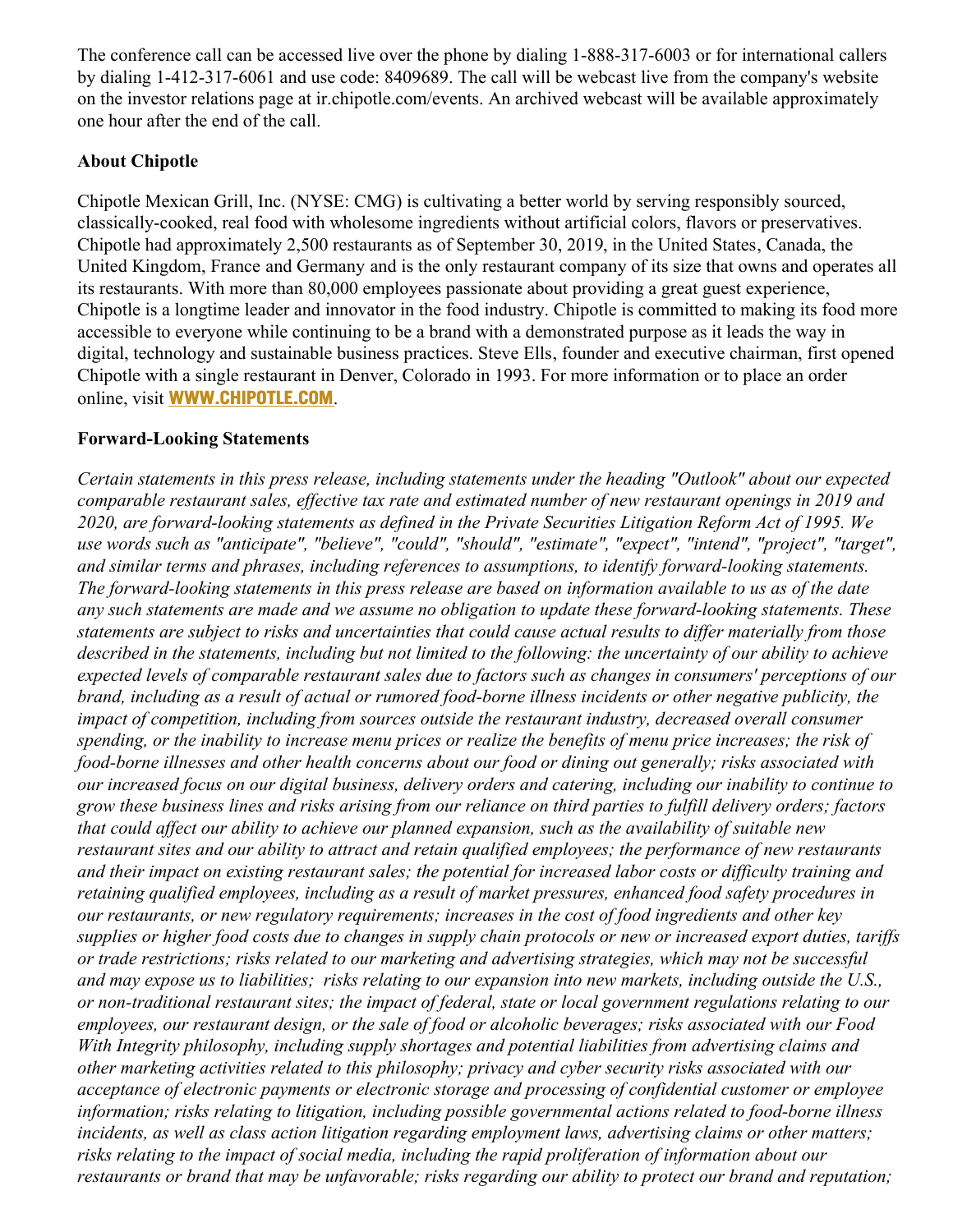*risks associated with our reliance on certain information technology systems; risks associated with our* dependence on key personnel; and other risk factors described from time to time in our SEC reports, including our most recent annual report on Form 10-K and subsequent quarterly reports on Form 10-Q, all of which are *available on the investor relations page of our website at ir.Chipotle.com.*

#### **Chipotle Mexican Grill, Inc.**

#### **Condensed Consolidated Statement of Income**

#### **(unaudited)**

#### **(in thousands, except per share data)**

|                                                                                                       | Three months ended September 30, |           |       |               |               |           |       |               |
|-------------------------------------------------------------------------------------------------------|----------------------------------|-----------|-------|---------------|---------------|-----------|-------|---------------|
|                                                                                                       |                                  | 2019      |       |               | 2018          |           |       |               |
| Revenue                                                                                               |                                  | 1,403,697 | 100.0 | $\frac{0}{0}$ | $\mathcal{S}$ | 1,225,007 | 100.0 | $\frac{0}{0}$ |
| Restaurant operating costs (exclusive<br>of depreciation and amortization<br>shown separately below): |                                  |           |       |               |               |           |       |               |
| Food, beverage and packaging                                                                          |                                  | 466,496   | 33.2  |               |               | 409,213   | 33.4  |               |
| Labor                                                                                                 |                                  | 373,645   | 26.6  |               |               | 332,865   | 27.2  |               |
| Occupancy                                                                                             |                                  | 91,409    | 6.5   |               |               | 86,691    | 7.1   |               |
| Other operating costs                                                                                 |                                  | 180,259   | 12.8  |               |               | 167,488   | 13.7  |               |
| General and administrative expenses                                                                   |                                  | 115,070   | 8.2   |               |               | 109,524   | 8.9   |               |
| Depreciation and amortization                                                                         |                                  | 52,206    | 3.7   |               |               | 52,654    | 4.3   |               |
| Pre-opening costs                                                                                     |                                  | 3,064     | 0.2   |               |               | 2,127     | 0.2   |               |
| Impairment, closure costs, and asset<br>disposals                                                     |                                  | 5,927     | 0.4   |               |               | 6,454     | 0.5   |               |
| Total operating expenses                                                                              |                                  | 1,288,076 | 91.8  |               |               | 1,167,016 | 95.3  |               |
| Income from operations                                                                                |                                  | 115,621   | 8.2   |               |               | 57,991    | 4.7   |               |
| Interest and other income, net                                                                        |                                  | 4,411     | 0.3   |               |               | 2,493     | 0.2   |               |
| Income before income taxes                                                                            |                                  | 120,032   | 8.6   |               |               | 60,484    | 4.9   |               |
| Provision for income taxes                                                                            |                                  | (21, 450) | (1.5) |               |               | (22, 280) | (1.8) |               |
| Net income                                                                                            | $\$$                             | 98,582    | 7.0   | $\frac{0}{0}$ | $\$$          | 38,204    | 3.1   | $\frac{0}{0}$ |
| Earnings per share:                                                                                   |                                  |           |       |               |               |           |       |               |
| <b>Basic</b>                                                                                          | $\mathbb{S}$                     | 3.55      |       |               | $\mathbb{S}$  | 1.37      |       |               |
| Diluted                                                                                               | \$                               | 3.47      |       |               | $\mathbb{S}$  | 1.36      |       |               |

Weighted-average common shares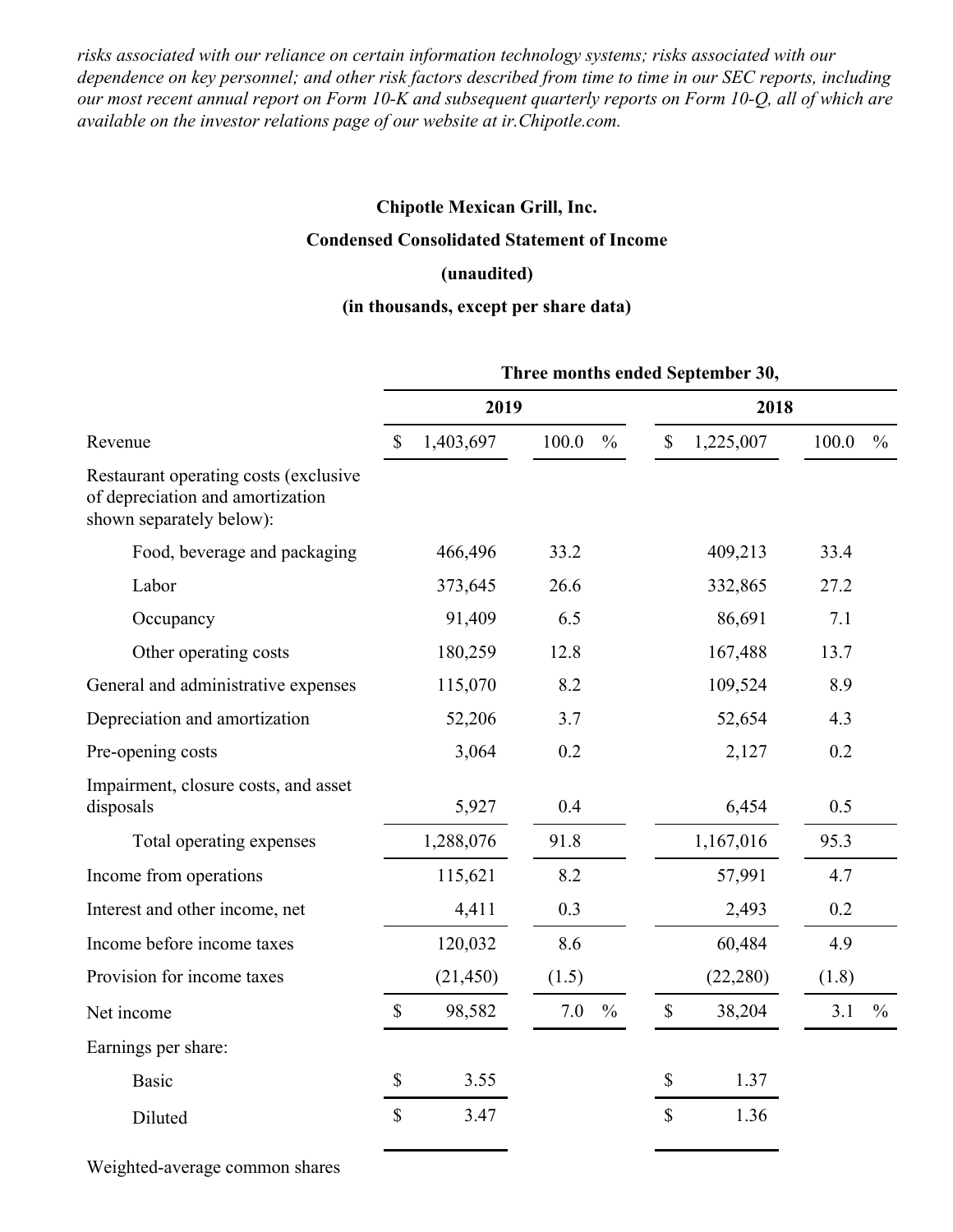| outstanding: |        |        |
|--------------|--------|--------|
| Basic        | 27,775 | 27,802 |
| Diluted      | 28,388 | 28,017 |

## **Condensed Consolidated Statement of Income**

## **(unaudited)**

## **(in thousands, except per share data)**

|                                                                                                       | Nine months ended September 30, |           |       |               |                           |           |       |               |  |  |
|-------------------------------------------------------------------------------------------------------|---------------------------------|-----------|-------|---------------|---------------------------|-----------|-------|---------------|--|--|
| Revenue                                                                                               |                                 | 2019      |       |               |                           | 2018      |       |               |  |  |
|                                                                                                       |                                 | 4,146,145 | 100.0 | $\frac{0}{0}$ | $\mathbb{S}$              | 3,639,924 | 100.0 | $\frac{0}{0}$ |  |  |
| Restaurant operating costs (exclusive<br>of depreciation and amortization shown<br>separately below): |                                 |           |       |               |                           |           |       |               |  |  |
| Food, beverage and packaging                                                                          |                                 | 1,371,147 | 33.1  |               |                           | 1,194,224 | 32.8  |               |  |  |
| Labor                                                                                                 |                                 | 1,090,540 | 26.3  |               |                           | 993,570   | 27.3  |               |  |  |
| Occupancy                                                                                             |                                 | 270,102   | 6.5   |               |                           | 258,719   | 7.1   |               |  |  |
| Other operating costs                                                                                 |                                 | 548,311   | 13.2  |               |                           | 490,728   | 13.5  |               |  |  |
| General and administrative expenses                                                                   |                                 | 339,136   | 8.2   |               |                           | 271,740   | 7.5   |               |  |  |
| Depreciation and amortization                                                                         |                                 | 157,629   | 3.8   |               |                           | 148,762   | 4.1   |               |  |  |
| Pre-opening costs                                                                                     |                                 | 6,122     | 0.1   |               |                           | 6,790     | 0.2   |               |  |  |
| Impairment, closure costs, and asset<br>disposals                                                     |                                 | 17,356    | 0.4   |               |                           | 56,635    | 1.6   |               |  |  |
| Total operating expenses                                                                              |                                 | 3,800,343 | 91.7  |               |                           | 3,421,168 | 94.0  |               |  |  |
| Income from operations                                                                                |                                 | 345,802   | 8.3   |               |                           | 218,756   | 6.0   |               |  |  |
| Interest and other income, net                                                                        |                                 | 11,487    | 0.3   |               |                           | 6,210     | 0.2   |               |  |  |
| Income before income taxes                                                                            |                                 | 357,289   | 8.6   |               |                           | 224,966   | 6.2   |               |  |  |
| Provision for income taxes                                                                            |                                 | (79, 547) | (1.9) |               |                           | (80, 432) | (2.2) |               |  |  |
| Net income                                                                                            | $\boldsymbol{\mathsf{S}}$       | 277,742   | 6.7   | $\frac{0}{0}$ | $\mathcal{S}$             | 144,534   | 4.0   | $\frac{0}{0}$ |  |  |
| Earnings per share:                                                                                   |                                 |           |       |               |                           |           |       |               |  |  |
| <b>Basic</b>                                                                                          | $\$$                            | 10.02     |       |               | $\boldsymbol{\mathsf{S}}$ | 5.19      |       |               |  |  |
| Diluted                                                                                               | $\$$                            | 9.83      |       |               | $\mathbb{S}$              | 5.17      |       |               |  |  |

Weighted-average common shares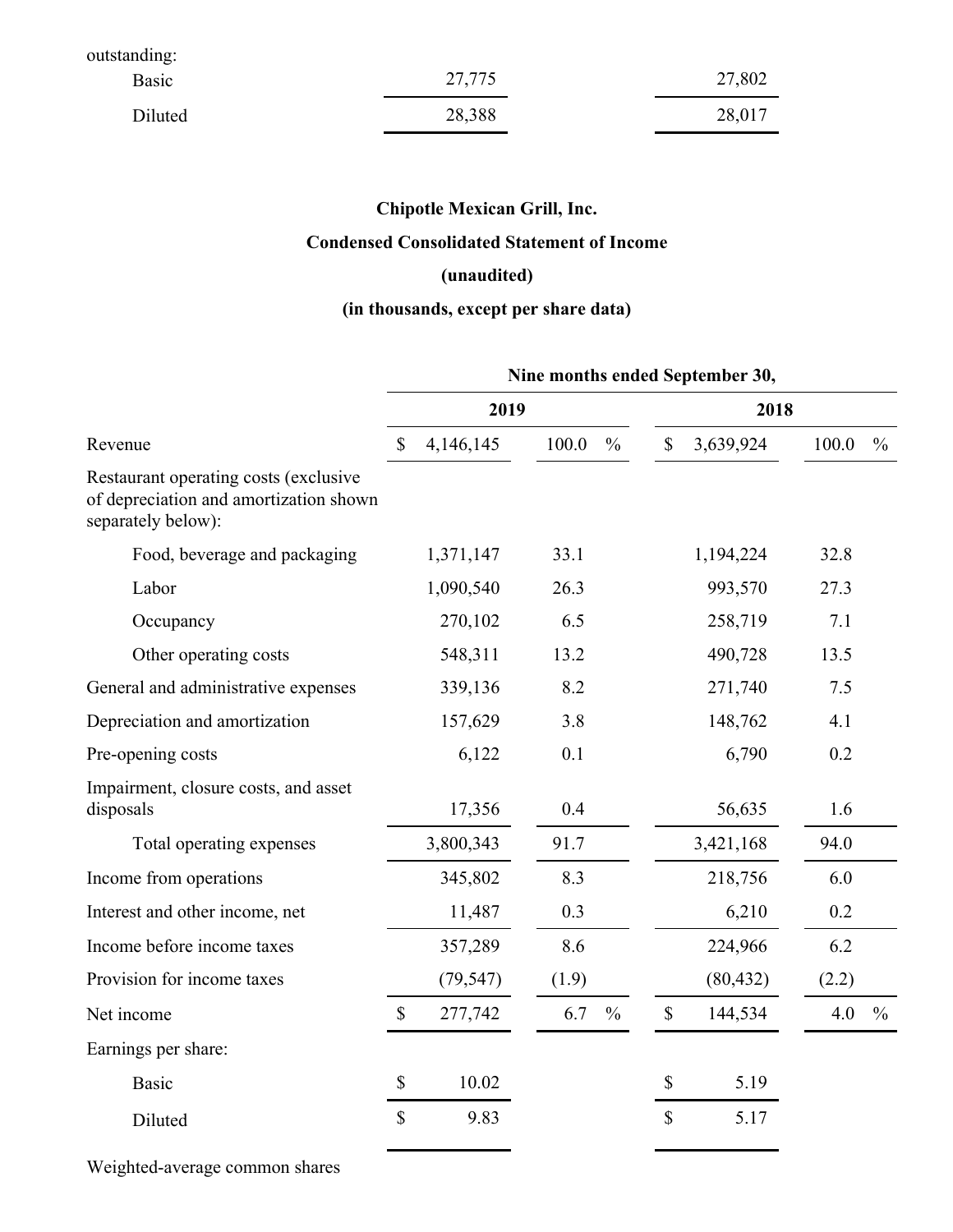| outstanding: |        |        |
|--------------|--------|--------|
| Basic        | 27,730 | 27,844 |
| Diluted      | 28,268 | 27,967 |

## **Condensed Consolidated Balance Sheet**

## **(in thousands, except per share data)**

|                                                                                                                                                |      | September 30, | December 31, |           |  |
|------------------------------------------------------------------------------------------------------------------------------------------------|------|---------------|--------------|-----------|--|
|                                                                                                                                                |      | 2019          |              | 2018      |  |
|                                                                                                                                                |      | (unaudited)   |              |           |  |
| <b>Assets</b>                                                                                                                                  |      |               |              |           |  |
| Current assets:                                                                                                                                |      |               |              |           |  |
| Cash and cash equivalents                                                                                                                      | \$   | 386,565       | \$           | 249,953   |  |
| Accounts receivable, net of allowance for doubtful accounts of<br>\$81 and \$0 as of September 30, 2019 and December 31, 2018,<br>respectively |      | 49,489        |              | 62,312    |  |
| Inventory                                                                                                                                      |      | 23,871        |              | 21,555    |  |
| Prepaid expenses and other current assets                                                                                                      |      | 62,211        |              | 54,129    |  |
| Income tax receivable                                                                                                                          |      | 3,824         |              |           |  |
| Investments                                                                                                                                    |      | 428,796       |              | 426,845   |  |
| Total current assets                                                                                                                           |      | 954,756       |              | 814,794   |  |
| Leasehold improvements, property and equipment, net                                                                                            |      | 1,425,446     |              | 1,379,254 |  |
| Restricted cash                                                                                                                                |      | 28,697        |              | 30,199    |  |
| Operating lease assets                                                                                                                         |      | 2,479,464     |              |           |  |
| Deferred income tax assets                                                                                                                     |      | 9,634         |              |           |  |
| Other assets                                                                                                                                   |      | 18,001        |              | 19,332    |  |
| Goodwill                                                                                                                                       |      | 21,939        |              | 21,939    |  |
| Total assets                                                                                                                                   | \$   | 4,937,937     | $\$$         | 2,265,518 |  |
| Liabilities and shareholders' equity                                                                                                           |      |               |              |           |  |
| Current liabilities:                                                                                                                           |      |               |              |           |  |
| Accounts payable                                                                                                                               | $\$$ | 118,483       | $\$$         | 113,071   |  |
| Accrued payroll and benefits                                                                                                                   |      | 145,766       |              | 113,467   |  |
| Accrued liabilities                                                                                                                            |      | 141,159       |              | 147,849   |  |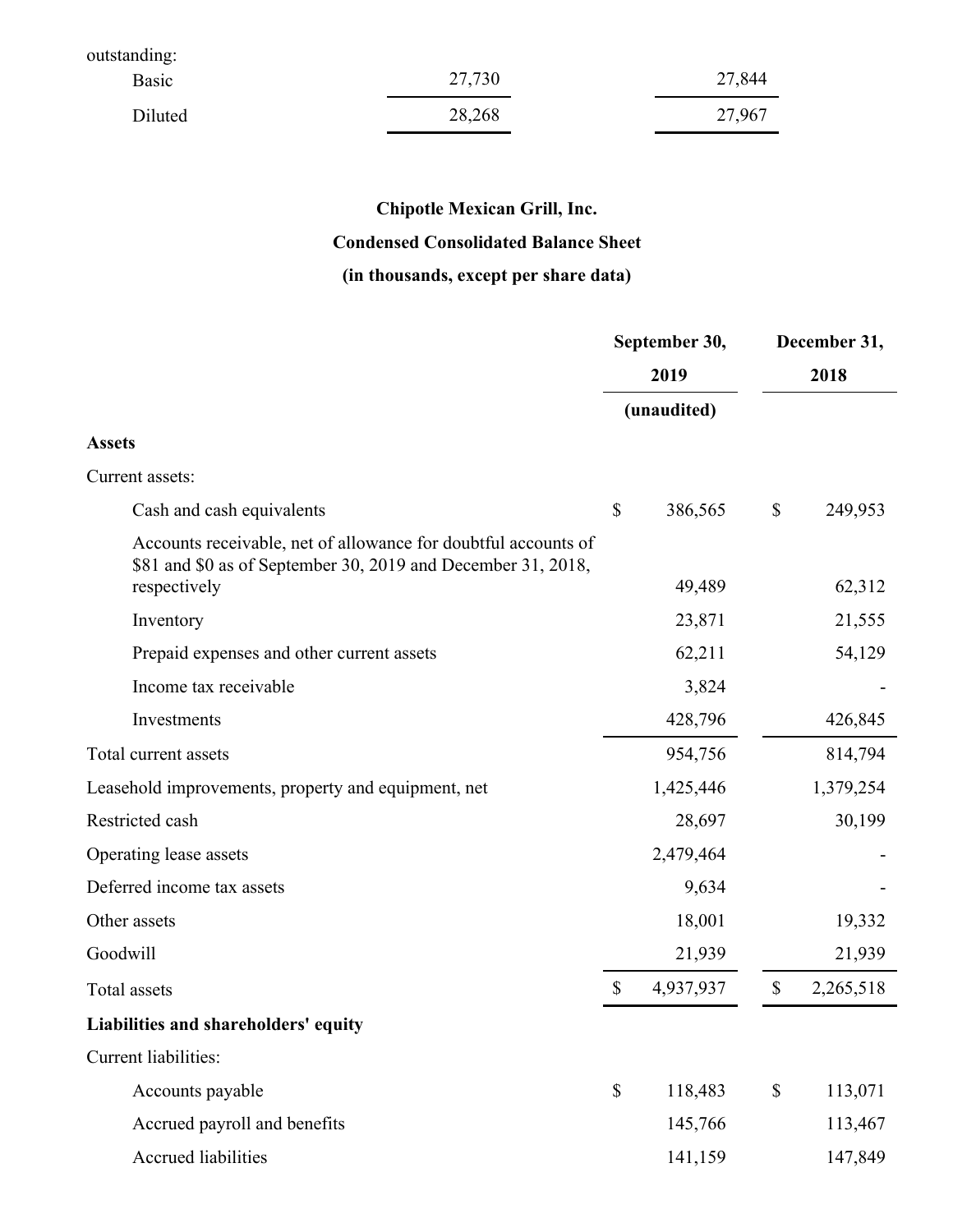| Unearned revenue                                                                                                                                              | 61,809          | 70,474                                 |
|---------------------------------------------------------------------------------------------------------------------------------------------------------------|-----------------|----------------------------------------|
| Current operating lease liabilities                                                                                                                           | 166,802         |                                        |
| Income tax payable                                                                                                                                            |                 | 5,129                                  |
| Total current liabilities                                                                                                                                     | 634,019         | 449,990                                |
| Deferred rent                                                                                                                                                 |                 | 330,985                                |
| Long-term operating lease liabilities                                                                                                                         | 2,642,737       |                                        |
| Deferred income tax liabilities                                                                                                                               |                 | 11,566                                 |
| Other liabilities                                                                                                                                             | 38,734          | 31,638                                 |
| <b>Total liabilities</b>                                                                                                                                      | 3,315,490       | 824,179                                |
| Shareholders' equity:                                                                                                                                         |                 |                                        |
| Preferred stock, \$0.01 par value, 600,000 shares authorized,<br>no shares issued as of September 30, 2019 and December 31,<br>2018, respectively             |                 |                                        |
| Common stock, \$0.01 par value, 230,000 shares authorized,<br>36,320 and 35,973 shares issued as of September 30, 2019 and<br>December 31, 2018, respectively | 363             | 360                                    |
| Additional paid-in capital                                                                                                                                    | 1,439,811       | 1,374,154                              |
| Treasury stock, at cost, 8,519 and 8,276 common shares at<br>September 30, 2019 and December 31, 2018, respectively                                           | (2,660,872)     | (2,500,556)                            |
| Accumulated other comprehensive loss                                                                                                                          | (5,887)         | (6,236)                                |
| Retained earnings                                                                                                                                             | 2,849,032       | 2,573,617                              |
| Total shareholders' equity                                                                                                                                    | 1,622,447       | 1,441,339                              |
| Total liabilities and shareholders' equity                                                                                                                    | \$<br>4,937,937 | $\boldsymbol{\mathsf{S}}$<br>2,265,518 |

**Condensed Consolidated Statement of Cash Flows**

#### **(unaudited)**

## **(in thousands)**

# **Nine months ended September 30, 2019 2018 Operating activities** Net income \$ 277,742 \$ 144,534

Adjustments to reconcile net income to net cash provided by operating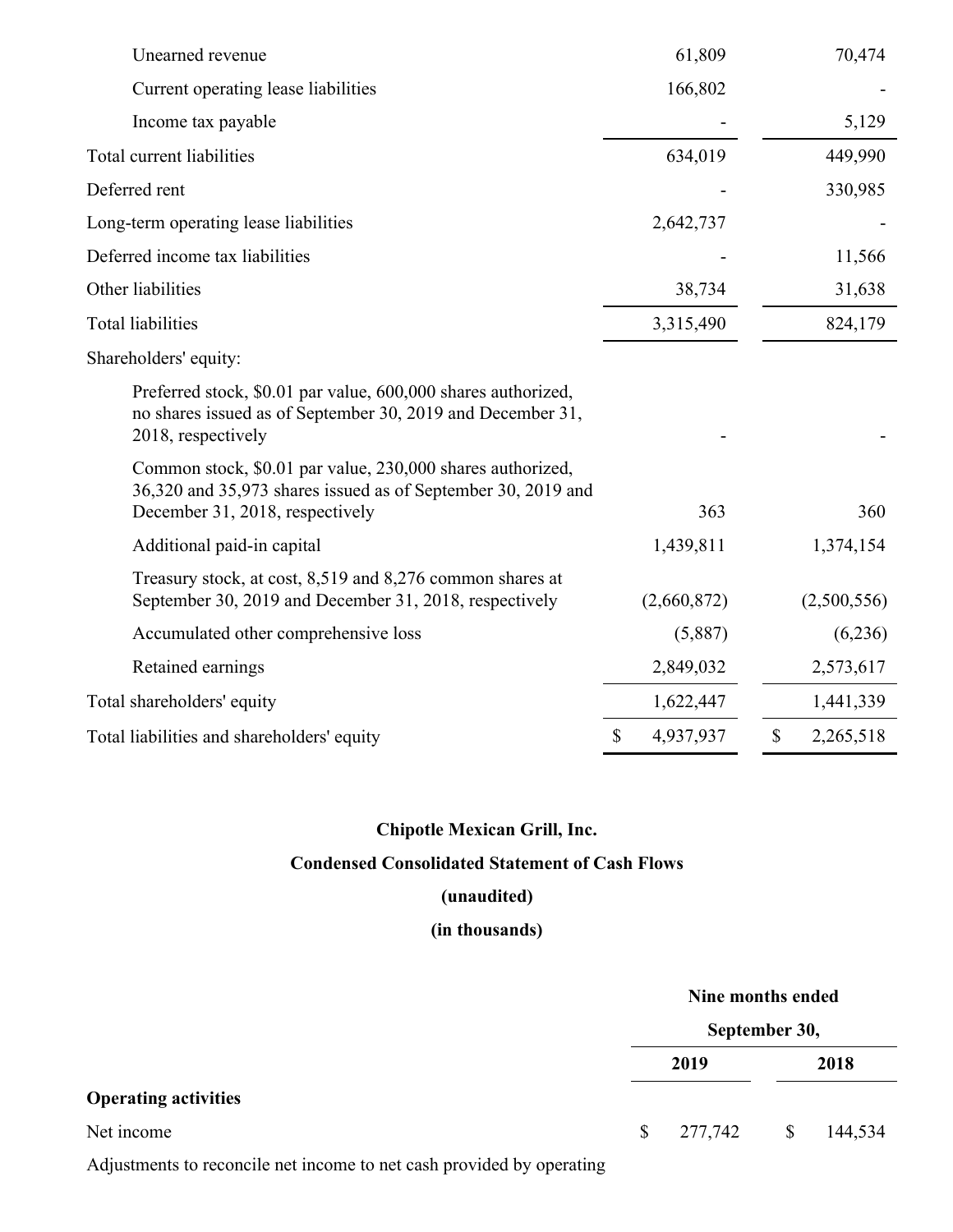|  | activities: |
|--|-------------|
|  |             |

| Depreciation and amortization                                                    | 157,629    | 148,762    |
|----------------------------------------------------------------------------------|------------|------------|
| Amortization of operating lease assets                                           | 117,622    |            |
| Deferred income tax (benefit) provision                                          | (15, 146)  | 26,424     |
| Impairment, closure costs, and asset disposals                                   | 10,216     | 56,635     |
| Bad debt allowance                                                               | 85         | 116        |
| Stock-based compensation expense                                                 | 65,657     | 48,219     |
| Other                                                                            | (3,044)    | (1,933)    |
| Changes in operating assets and liabilities:                                     |            |            |
| Accounts receivable                                                              | 19,039     | 13,442     |
| Inventory                                                                        | (2,312)    | 1,562      |
| Prepaid expenses and other current assets                                        | (17,514)   | (5,041)    |
| Other assets                                                                     | 2,864      | 1,500      |
| Accounts payable                                                                 | (4,162)    | 18,183     |
| Accrued payroll and benefits                                                     | 30,471     | 45,146     |
| <b>Accrued liabilities</b>                                                       | 25,552     | 13,463     |
| Unearned revenue                                                                 | (8,665)    | (20,517)   |
| Income tax payable/receivable                                                    | (8,985)    | (12,366)   |
| Deferred rent                                                                    |            | 17,096     |
| Operating lease liabilities                                                      | (112, 478) |            |
| Other long-term liabilities                                                      | 472        | (2,728)    |
| Net cash provided by operating activities                                        | 535,043    | 492,497    |
| <b>Investing activities</b>                                                      |            |            |
| Purchases of leasehold improvements, property and equipment                      | (237,965)  | (209,999)  |
| Purchases of investments                                                         | (328, 107) | (297,217)  |
| Maturities of investments                                                        | 328,448    | 295,000    |
| Net cash used in investing activities                                            | (237, 624) | (212, 216) |
| <b>Financing activities</b>                                                      |            |            |
| Acquisition of treasury stock                                                    | (151, 621) | (116,401)  |
| Tax withholding on share-based compensation awards                               | (10, 420)  | (4,627)    |
| Stock plan transactions and other financing activities                           | (665)      | (150)      |
| Net cash used in financing activities                                            | (162,706)  | (121, 178) |
| Effect of exchange rate changes on cash, cash equivalents and restricted<br>cash | 397        | (665)      |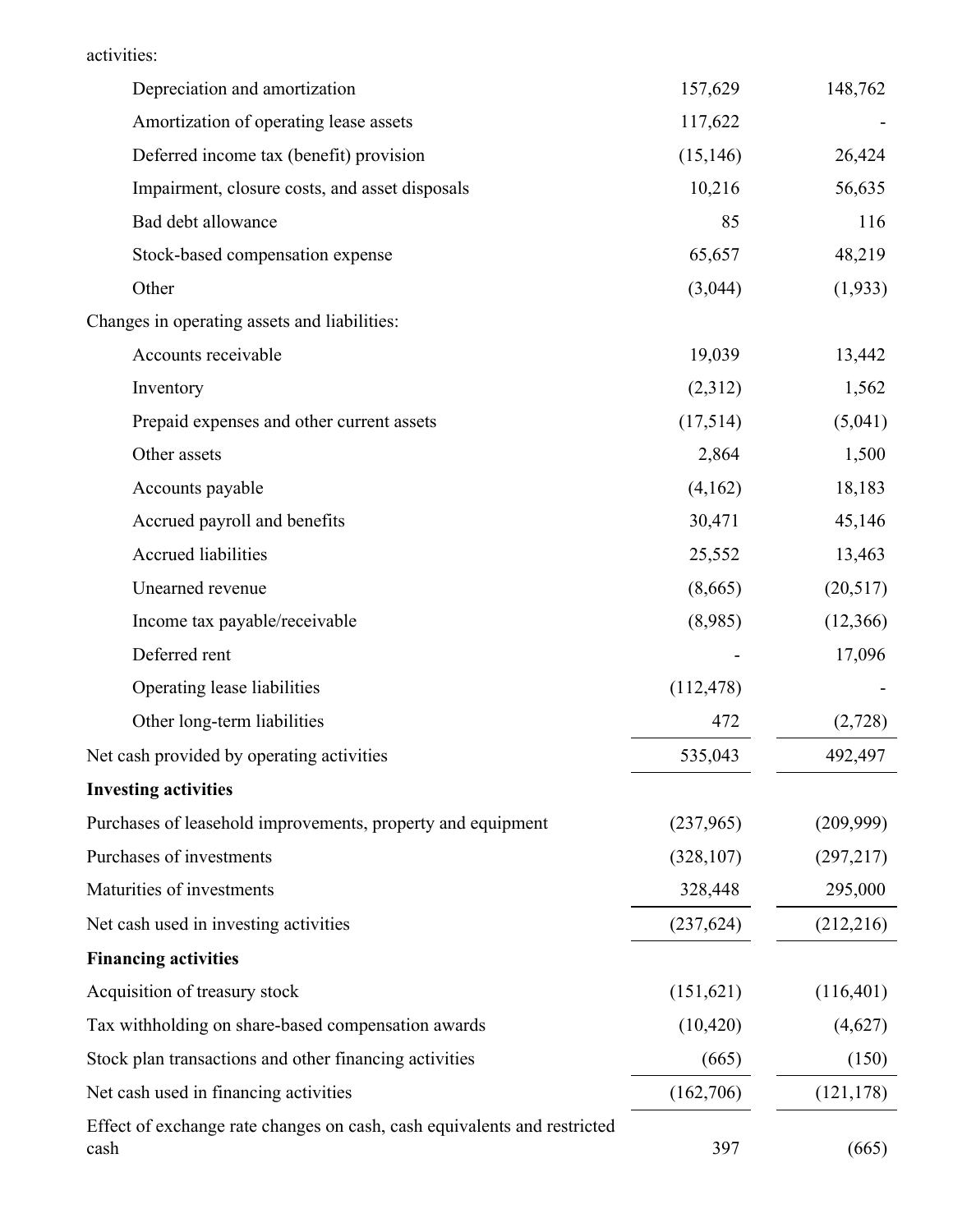| Net change in cash, cash equivalents, and restricted cash<br>Cash, cash equivalents, and restricted cash at beginning of period |   | 135,110<br>280,152 |   | 158,438<br>214,170 |
|---------------------------------------------------------------------------------------------------------------------------------|---|--------------------|---|--------------------|
| Cash, cash equivalents, and restricted cash at end of period                                                                    | S | 415,262            |   | 372,608            |
| Supplemental disclosures of cash flow information                                                                               |   |                    |   |                    |
| Income taxes paid                                                                                                               | S | 103,439            | S | 66,091             |
| Purchases of leasehold improvements, property, and equipment accrued<br>in accounts payable and accrued liabilities             | S | 40,250             | S | 31,063             |
| Acquisition of treasury stock accrued in accounts payable and accrued<br>liabilities                                            |   | 748                |   | 600                |

#### **Supplemental Financial and Other Data**

## **(dollars in thousands)**

#### **For the three months ended**

|                                                 | Sep. 30,     |       | Jun. 30,     |          | Mar. 31,    |    | Dec. 31, |              | Sep. 30, |  |
|-------------------------------------------------|--------------|-------|--------------|----------|-------------|----|----------|--------------|----------|--|
|                                                 |              | 2019  |              | 2019     | 2019        |    | 2018     |              | 2018     |  |
| Number of<br>restaurants<br>opened              |              | 25    |              | 20       | 15          |    | 40       |              | 28       |  |
| Restaurant<br>closures                          |              | (1)   |              | (1)      | (2)         |    | (8)      |              | (32)     |  |
| Restaurant<br>relocations                       |              | (1)   |              |          |             |    | (4)      |              |          |  |
| Number of<br>restaurants<br>at end of<br>period |              | 2,546 |              | 2,523    | 2,504       |    | 2,491    |              | 2,463    |  |
| Average<br>restaurant<br>sales                  | $\mathbb{S}$ | 2,154 | $\mathbb{S}$ | 2,099    | \$<br>2,048 | \$ | 2,004    | $\mathbb{S}$ | 1,980    |  |
| Comparable<br>restaurant<br>sales               |              | 11.0% |              | $10.0\%$ | 9.9%        |    | 6.1%     |              | 4.4%     |  |
| increase                                        |              |       |              |          |             |    |          |              |          |  |

**Chipotle Mexican Grill, Inc. Reconciliation of Non-GAAP Financial Measures (in thousands, except per share amounts) (unaudited)**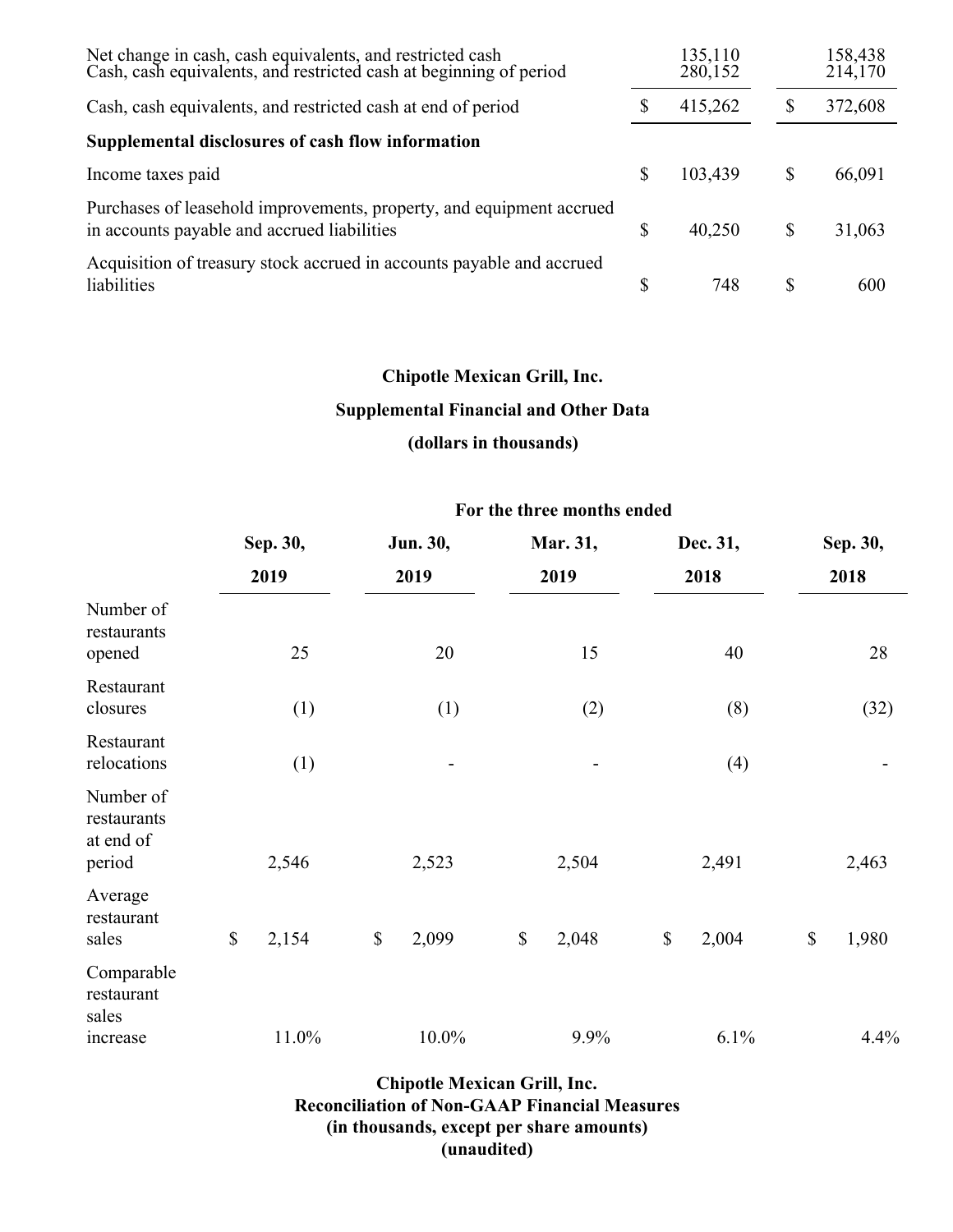The following provides a reconciliation of non-GAAP financial measures presented in the text above to the most directly comparable financial measures calculated and presented in accordance with GAAP.

Adjusted net income is net income excluding restaurant asset impairment, corporate restructuring, distinct legal proceedings, and certain other costs. Adjusted general and administrative expense is general and administrative expense excluding distinct legal proceedings and transformation expenses. We present these non-GAAP measures in order to facilitate meaningful evaluation of our operating performance across periods. These adjustments are intended to provide greater transparency of underlying performance and to allow investors to evaluate our business on the same basis as our management, which uses these non-GAAP measures in evaluating the company's performance. Our adjusted net income, adjusted diluted earnings per share, and adjusted general and administrative expenses measures may not be comparable to other companies' adjusted measures. These adjustments are not necessarily indicative of what our actual financial performance would have been during the periods presented and should be viewed in addition to, and not as an alternative to, our results prepared in accordance with GAAP. Further details regarding these adjustments are included in the tables below.

#### **Adjusted Net Income and Adjusted Diluted Earnings Per Share**

|                                                                                    |              | Three months ended |                           |         |  |  |
|------------------------------------------------------------------------------------|--------------|--------------------|---------------------------|---------|--|--|
|                                                                                    |              | September 30,      |                           |         |  |  |
|                                                                                    | 2019         |                    |                           | 2018    |  |  |
| Net income                                                                         | \$           | 98,582             | \$                        | 38,204  |  |  |
| Non-GAAP adjustments:                                                              |              |                    |                           |         |  |  |
| Restaurant closure costs:                                                          |              |                    |                           |         |  |  |
| Operating lease asset impairment and other restaurant closure costs <sup>(1)</sup> |              | 182                |                           | 4,656   |  |  |
| Accelerated depreciation <sup>(2)</sup>                                            |              |                    |                           | 437     |  |  |
| Duplicate rent expense <sup>(3)</sup>                                              |              | 214                |                           |         |  |  |
| Corporate Restructuring:                                                           |              |                    |                           |         |  |  |
| Operating lease asset impairment and other office closure costs <sup>(4)</sup>     |              |                    |                           | (1,076) |  |  |
| Accelerated depreciation <sup>(2)</sup>                                            |              |                    |                           | 5,543   |  |  |
| Duplicate rent expense <sup>(3)</sup>                                              |              | 942                |                           | 953     |  |  |
| Employee related restructuring $costs^{(5)}$                                       |              | 1,515              |                           | 14,882  |  |  |
| Legal Proceedings <sup><math>(6)</math></sup>                                      |              | 7,550              |                           |         |  |  |
| Other Adjustments <sup><math>(7)</math></sup>                                      |              | 2,110              |                           | 644     |  |  |
| Total non-GAAP adjustments                                                         | $\mathbb{S}$ | 12,513             | $\boldsymbol{\mathsf{S}}$ | 26,039  |  |  |
| Tax effect of non-GAAP adjustments                                                 |              | (2,791)            |                           | (3,590) |  |  |
| After tax impact of non-GAAP adjustments                                           | $\mathbb{S}$ | 9,722              | \$                        | 22,449  |  |  |
| Adjusted net income                                                                | \$           | 108,304            | \$                        | 60,653  |  |  |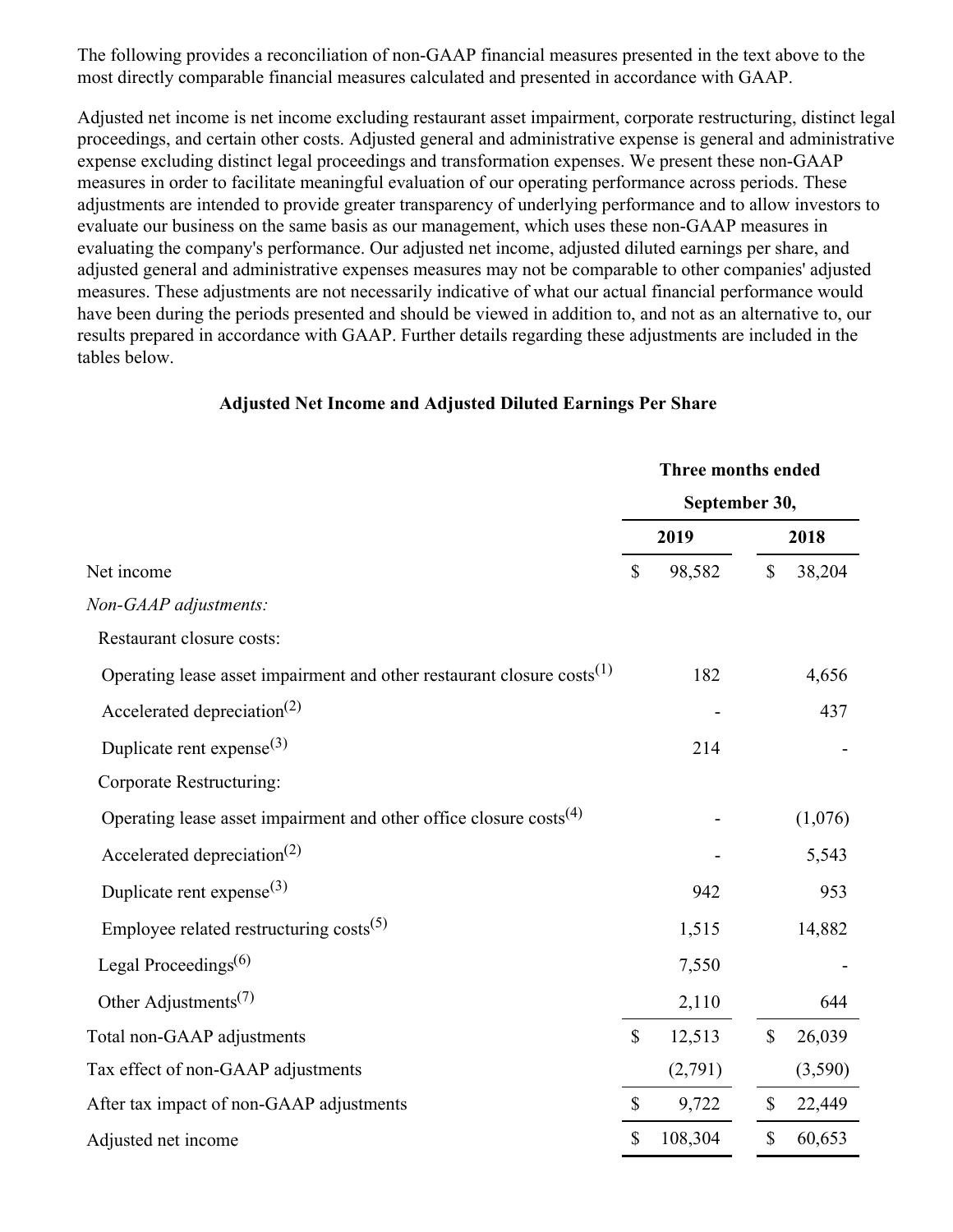| Diluted weighted-average number of common shares outstanding | 28,388 |          | 28,017 |
|--------------------------------------------------------------|--------|----------|--------|
| Diluted earnings per share                                   | 347    | $\sim$ S | 1.36   |
| Adjusted diluted earnings per share                          | 3.82   | S        | 2.16   |

(1) Operating lease asset impairment charges, and other closure expenses for restaurant closures announced in June 2018 due to underperformance.

(2) Accelerated depreciation for restaurant and office closures announced in June 2018 due to underperformance and the corporate restructuring.

(3) Duplicate rent expense for the corporate headquarter relocation and office consolidation announced in May 2018 and for closed restaurants.

(4) Operating lease asset impairment charges and other closure expenses for the corporate headquarter relocation and office consolidation announced in May 2018.

(5) Costs for employee severance, stock modifications, transition expenses, recruitment, relocation costs, third party and other employee-related costs.

(6) For the three months ended September 30, 2019, charges relate to settlements for several distinct legal matters. These amounts are expected to exceed typical costs for these types of legal proceedings.

(7) For the three months ended September 30, 2019, consists of an asset impairment charge related to our jet.

#### **Chipotle Mexican Grill, Inc.**

#### **Reconciliation of Non-GAAP Financial Measures**

#### **(in thousands, except per share amounts)**

#### **(unaudited)**

|                                               | Three months ended<br><b>September 30, 2019</b> |        |
|-----------------------------------------------|-------------------------------------------------|--------|
|                                               |                                                 |        |
| General and administrative expenses           | \$                                              | 115.1  |
| Non-GAAP adjustments:                         |                                                 |        |
| Legal Proceedings <sup><math>(1)</math></sup> |                                                 | (7.6)  |
| Transformation expenses $^{(2)}$              |                                                 | (2.7)  |
| Total non-GAAP adjustments                    | S                                               | (10.3) |
| Adjusted general and administrative expenses  | \$                                              | 104.8  |

(1) Charges relate to settlements for several distinct legal matters. These amounts are expected to exceed typical costs for these types of legal proceedings.

(2) Transformation expenses include duplicate rent expense of \$1,156 and employee related restructuring costs of \$1,515 for office and restaurant closures announced in June 2018 due to the corporate restructuring